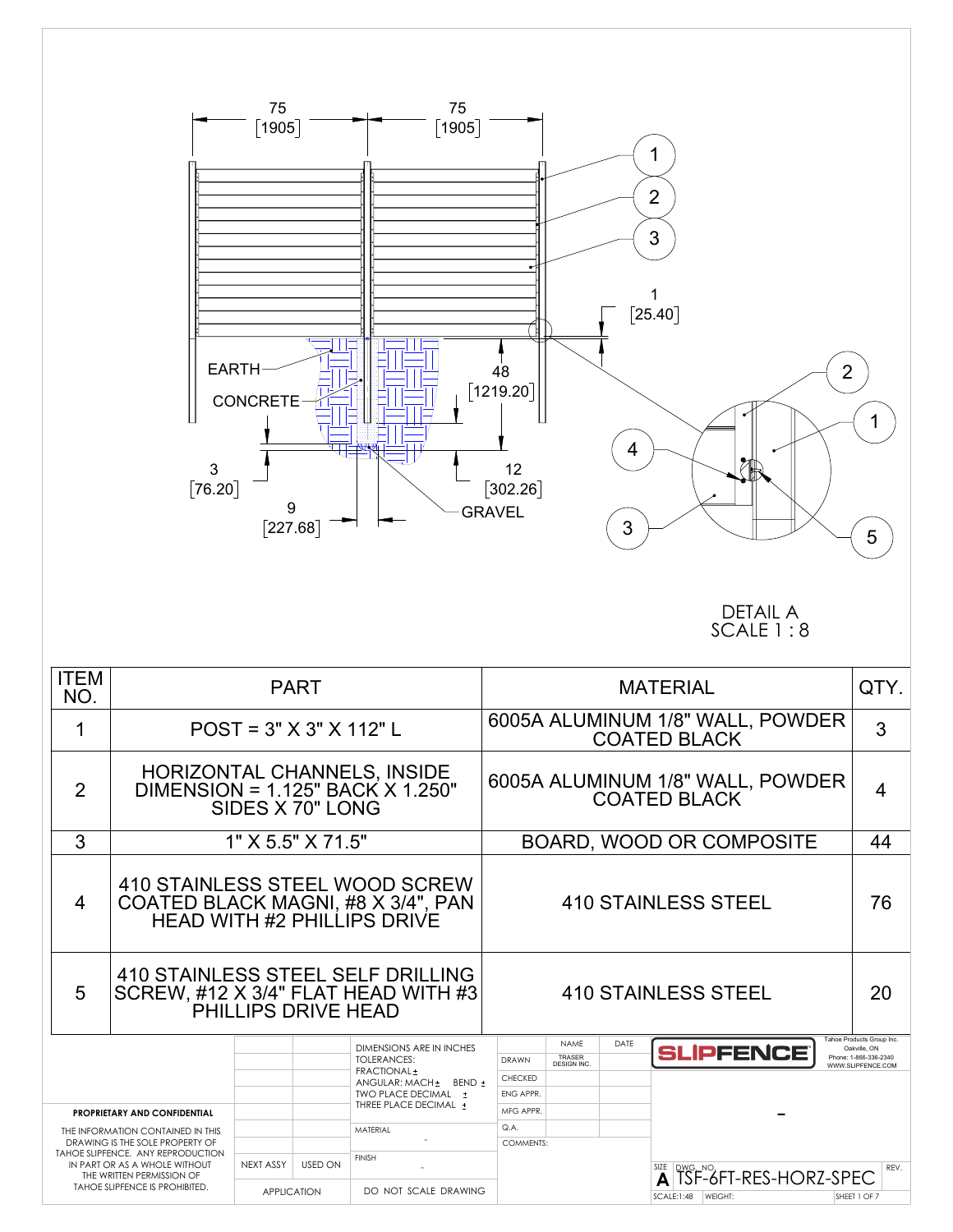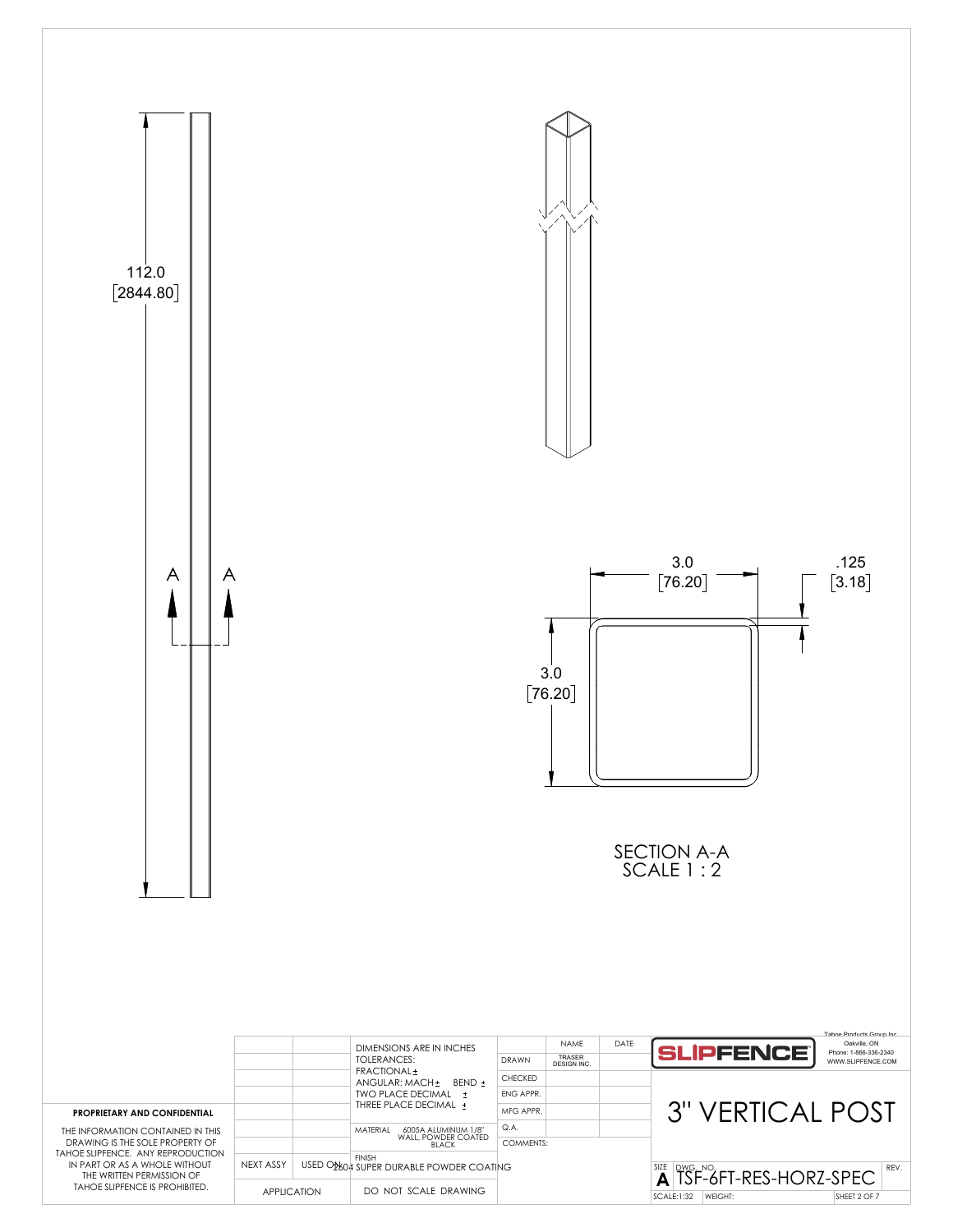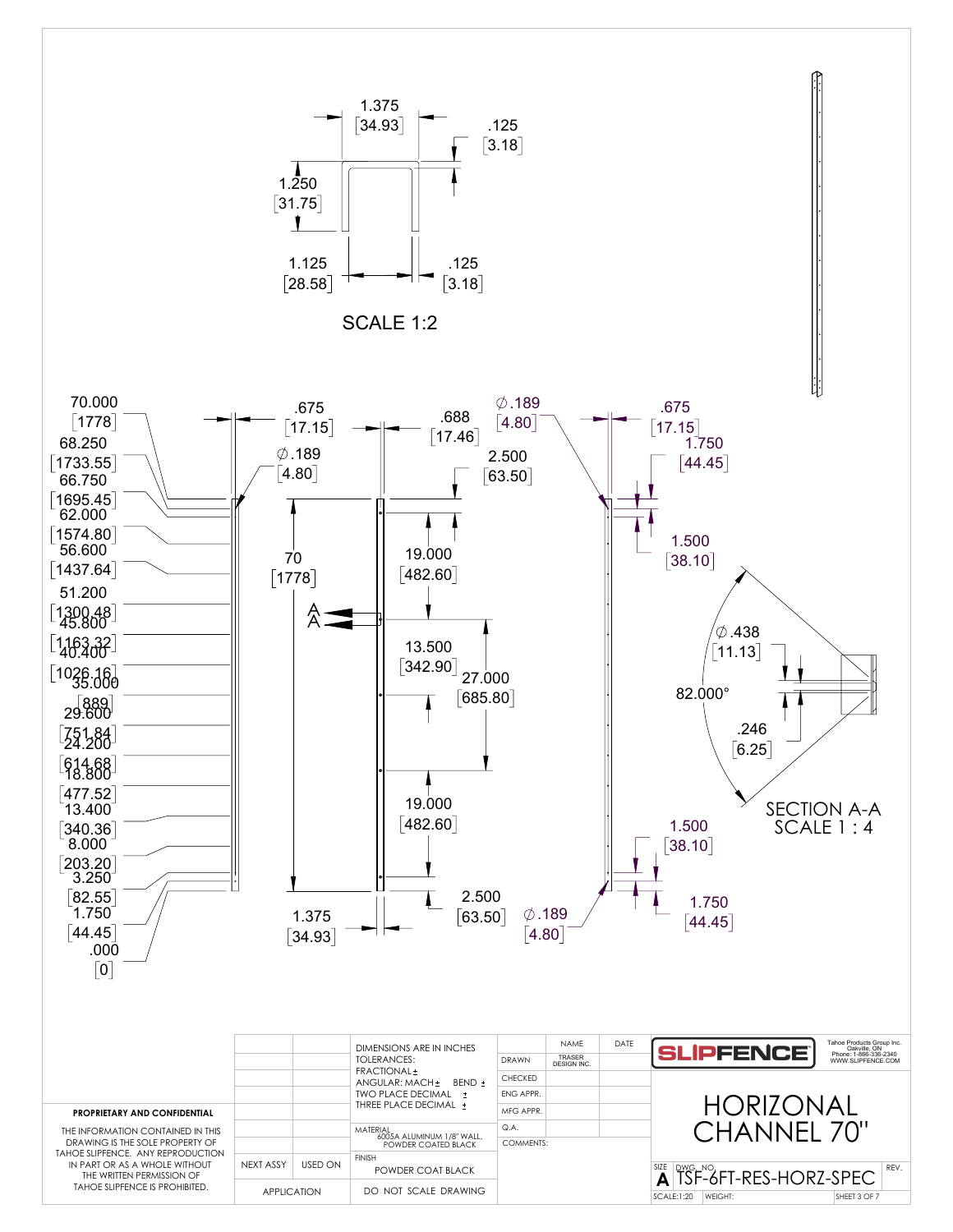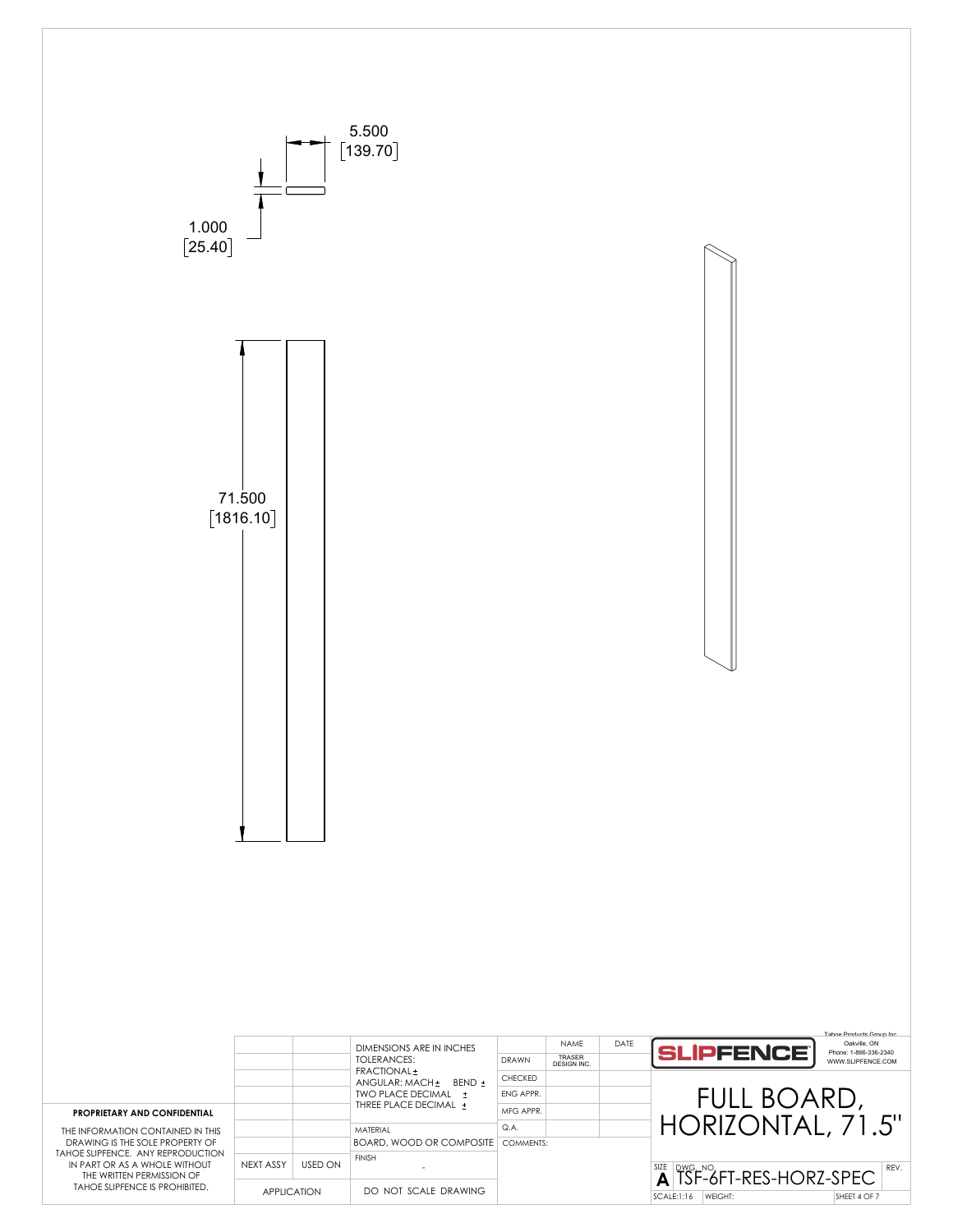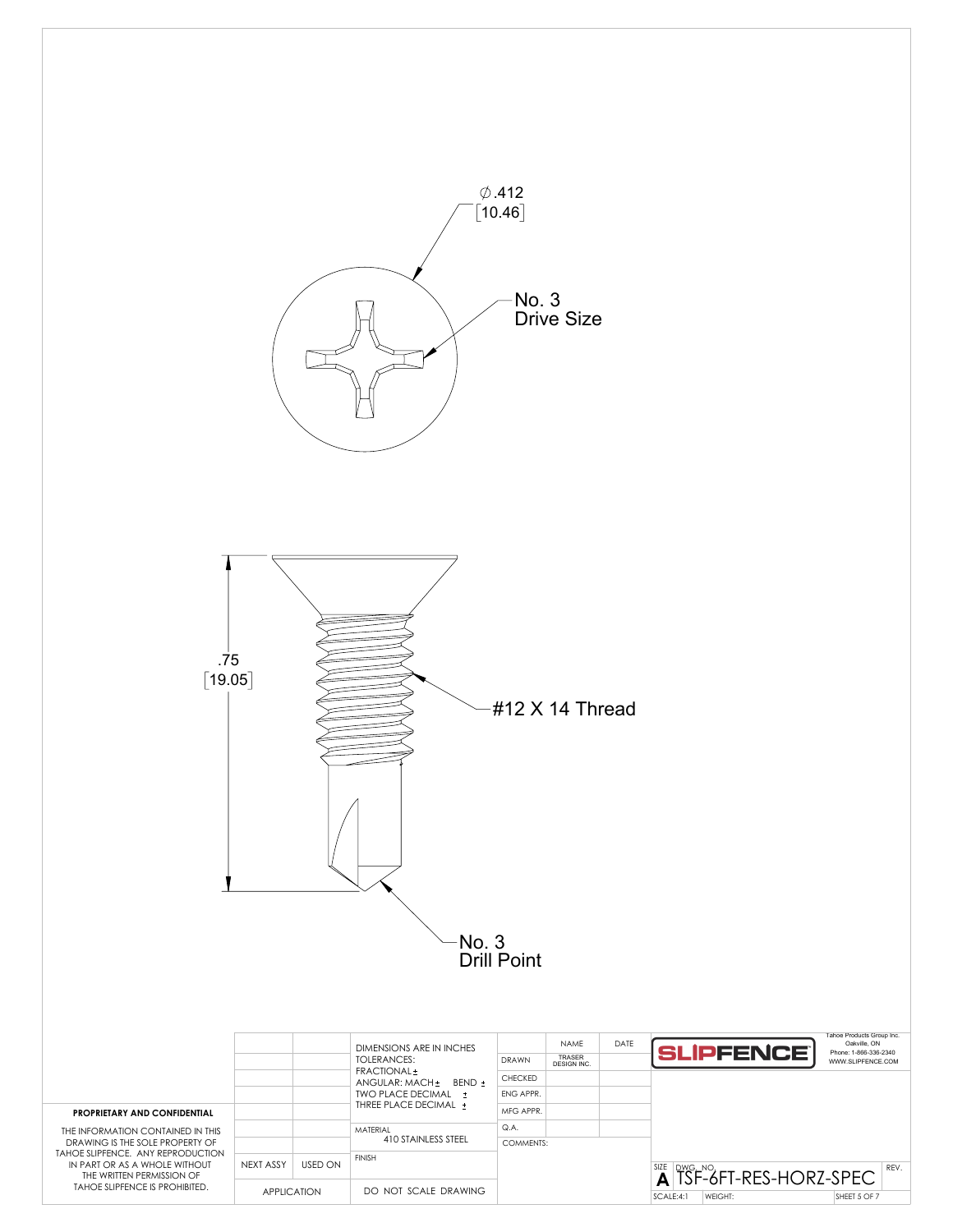



|                                                                                                                                                                                                                                                  |                    |                | DIMENSIONS ARE IN INCHES<br>TOI FRANCES:<br><b>FRACTIONAL +</b><br>BFND +<br>ANGULAR: MACH+ | <b>DRAWN</b>   | <b>NAMF</b><br><b>TRASER</b><br>DESIGN INC. | DATE | Tahoe Products Group Inc.<br>Oakville, ON<br>Phone: 1-866-336-2340<br><b>SLIPFENCE</b><br>WWW.SLIPFENCE.COM |
|--------------------------------------------------------------------------------------------------------------------------------------------------------------------------------------------------------------------------------------------------|--------------------|----------------|---------------------------------------------------------------------------------------------|----------------|---------------------------------------------|------|-------------------------------------------------------------------------------------------------------------|
|                                                                                                                                                                                                                                                  |                    |                |                                                                                             | <b>CHECKED</b> |                                             |      |                                                                                                             |
|                                                                                                                                                                                                                                                  |                    |                | TWO PLACE DECIMAL +                                                                         | ENG APPR.      |                                             |      | #8 x 3/4" Deep Thread Wood                                                                                  |
| <b>PROPRIETARY AND CONFIDENTIAL</b><br>THE INFORMATION CONTAINED IN THIS<br>DRAWING IS THE SOLE PROPERTY OF<br>TAHOF SLIPEENCE. ANY REPRODUCTION<br>IN PART OR AS A WHOLF WITHOUT<br>THE WRITTEN PERMISSION OF<br>TAHOE SLIPFENCE IS PROHIBITED. |                    |                | THREE PLACE DECIMAL +<br>MATFRIAL                                                           | MFG APPR.      |                                             |      | Screws / #2 Phillips / Pan Head<br>Type 17 Pt / 410 Stainless Steel                                         |
|                                                                                                                                                                                                                                                  |                    |                |                                                                                             | Q.A.           |                                             |      |                                                                                                             |
|                                                                                                                                                                                                                                                  |                    |                | 410 STAINLESS STEEL                                                                         | COMMENTS:      |                                             |      |                                                                                                             |
|                                                                                                                                                                                                                                                  | NEXT ASSY          | <b>USED ON</b> | <b>FINISH</b><br><b>BLACK MAGNI</b>                                                         |                |                                             |      | $\overline{A}^{\text{SZE}}$ $\overline{S}$ F-6FT-RES-HORZ-SPEC<br>REV.                                      |
|                                                                                                                                                                                                                                                  | <b>APPLICATION</b> |                | DO NOT SCALE DRAWING                                                                        |                |                                             |      | SCALE:4:1<br>WEIGHT:<br>SHEET 6 OF 7                                                                        |